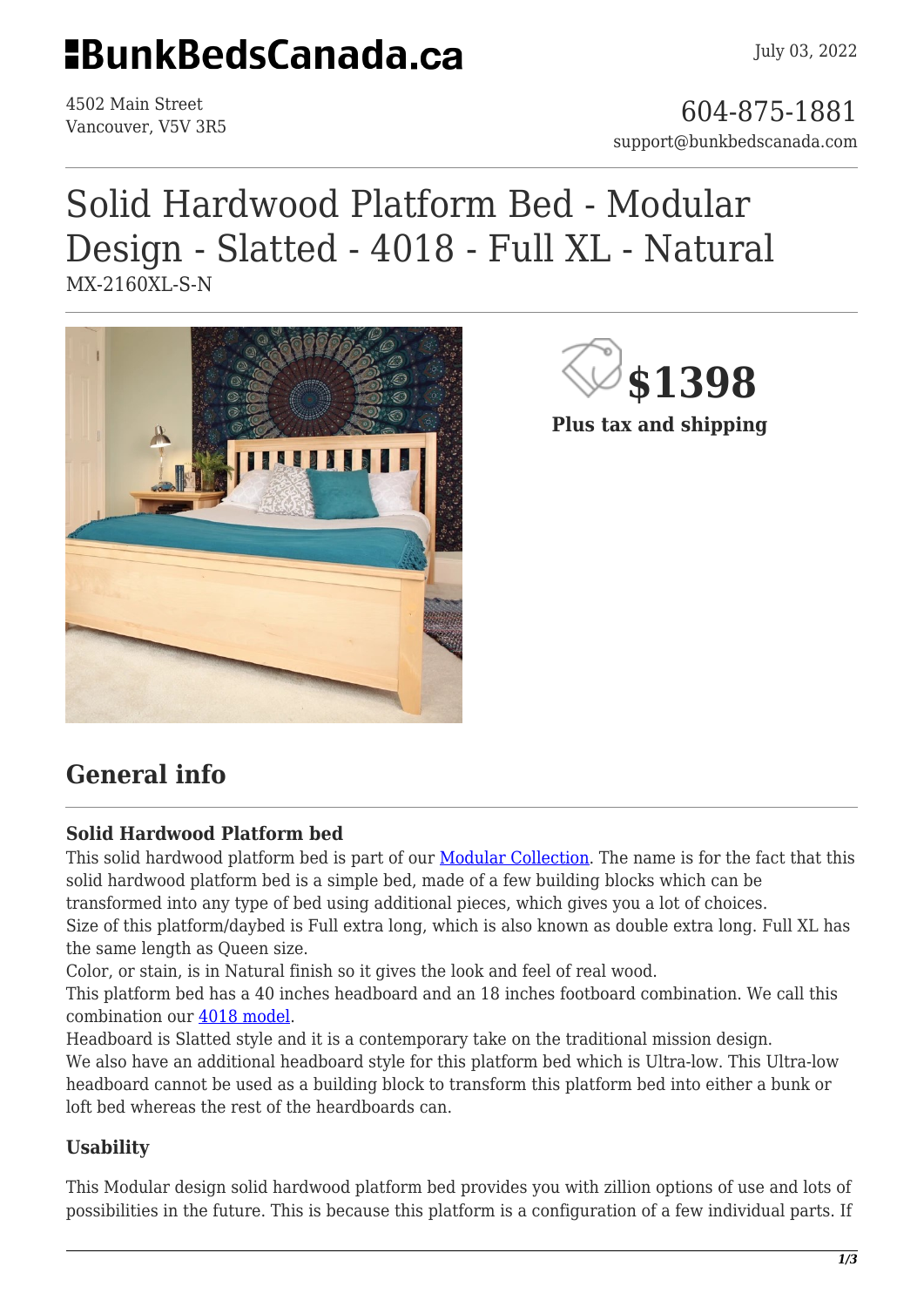## **BunkBedsCanada.ca**

you wish to, you can add a few other pieces, sold separately, and convert this platform bed to a bunk bed or only use it as a bed frame.

Also, this [Platform bed](https://en.wikipedia.org/wiki/Platform_bed) does not require the use of a [box-spring](https://en.wikipedia.org/wiki/Box-spring). You can use our modular design platform bed for kids, teens, and adults.

#### **Solid Wood Frame**

We use solid [hardwood](https://en.wikipedia.org/wiki/Hardwood) for this platform bed. Our factory uses Aspen, Maple, or Birch wood interchangeably for the production of this unit. To achieve maximum strength, we use premium knot-free hardwood for this platform bed.

Its slats are made of [plywood.](https://en.wikipedia.org/wiki/Plywood) They are about 2.5" wide and 2.5" apart from each other. Each slat comes with holes. So, you can secure every slat to the frame with two wood screws.

#### **Underbed Storage**

This collection offers a variety of underbed storage solutions. You can add a storage trundle under this platform bed, or a normal trundle bed for allowing an extra mattress. These items are independent units so you can add them later on if you choose to.

#### **Headboard combinations**

We have four other headboard height choices for this solid hardwood platform bed. We pair these headboard heights to make different bed combinations.

The bed combinations with the same headboard Low height such as the 31"31" model are known as '[core beds](https://bunkbedscanada.com/collections/modular-collection/core-beds.html)'. These core bed frames are also useful as building blocks for daybeds, bunk beds and loft beds.

However, you can choose between a few other headboard combinations for your hardwood platform bed. The shorter headboard side makes the footboard.

#### **Safety**

This solid hardwood platform bed has an actual weight capacity of 400 lb. We have also successfully tested this platform bed with up to 800 lb in our factory but we recommend staying within the actual weight capacity.

Additionally, we use a wooden center support bar for our full size beds and a metal center support bar for extra long and queen size beds.

Note: If you are going to use this platform bed for younger kids, you can consider adding a front guardrail as well.

#### **Assembly**

We recommend two adults for the assembly of this Modular Design solid hardwood platform bed. It is super simple. No need to assemble the headboards, you just have to connect mattress rails, the guard rails, and slats. This hardware and the Allen key are included in the package but you will need to have a [Phillips screwdriver](https://home.howstuffworks.com/what-does-phillips-head-screwdriver-look-like.htm) additionally for the assembly.

#### **Mattress**

A standard size mattress fits this platform bed just fine. We recommend using a six or eight inches thick mattress for this platform bed, especially if you are planning to convert this platform bed to a bunk or loft later on.

For extra long versions, you will need an extra-long size mattress and bed sheets which are readily available.